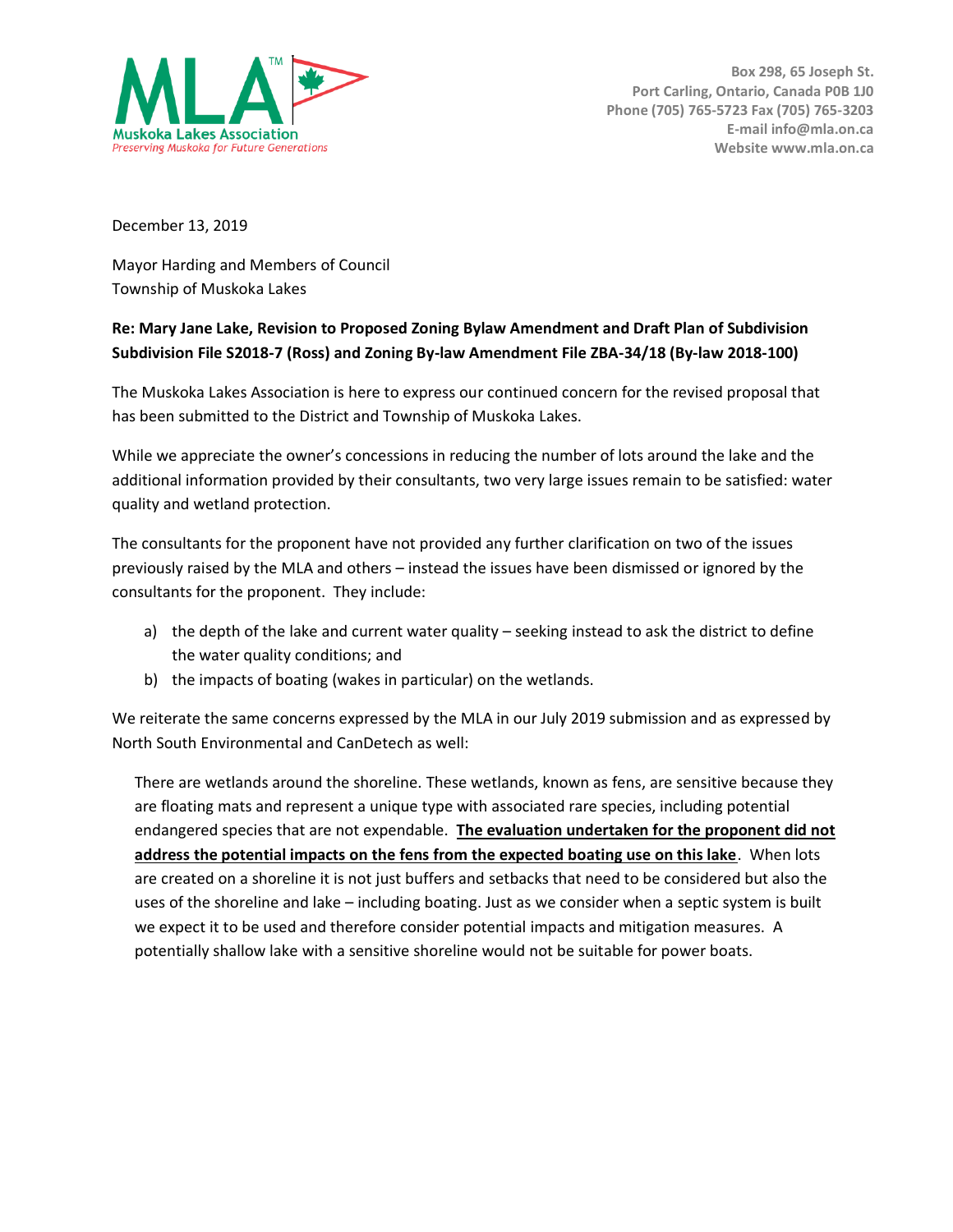The Township of Muskoka Lakes OP requires that "*(7.1) Natural features and areas shall be protected for the long term"*.

The Township is assured that through the site plan agreement and approvals provisions that the shorelines will be protected:

*"The subdivision plan will be implemented through conditions of draft approval, which will include the requirement for a subdivision agreement, and detailed site plan approval provisions that will protect and enhance the natural features of the property, particularly along the shorelines and within and adjacent to the existing wetlands." (Hunter 2019)*

Site plan approval does not extend to boats and their usage – only the shoreline structures, setbacks and building envelopes.

The owners have clarified the type of boats that they expect to have on the lake but **have not offered any evaluation of the impact of the wake on the shoreline, wetlands or habitats therein**. The wetlands along the shoreline have been identified by Riverstone as **fens** that they described as floating mats. This kind of wetland **would be sensitive to damage from waves,** as outlined in North South Environmental and CanDetech's reviews. A boating impact assessment of the proposed uses needs to be undertaken to inform the potential for development. In the absence of analysis, the precautionary principle would dictate the assumption of negative effect from wakes and seek to limit this potential effect which could include banning the use of motorized boats.

We were encouraged to read in the Hunter Report that the use of personal watercraft, other motorized boats and wake boats would be prohibited. However, we question how this can realistically be prevented in the long term. It may be fine for this generation of owners with the association planned but **what mechanisms are there in the future that the municipality has control over to prevent owners from breaching this contract with nature and neighbours?** We have seen time and again in Muskoka that neighbours make agreements and then rapidly turn around and seek to overturn them when they no longer suit their desires.

Mr. Hunter's letter says it all "The boating impact on Mary Jane Lake is limited to the lake itself."

The MLA maintains that the intended use for water skiing is too much for this lake and for the sensitive environment present. The homework has not been done to demonstrate that the development can protect the natural features and functions that are core to the policies in both the district and township official plans. Council should not approve this application. You cannot accept mitigation measures that have little chance of being implemented. Once the lots are approved, they cannot be undone.

Should council approve this application, the MLA suggests that given this is a privately-owned lake, the taxpayer should not be involved in monitoring the lake or providing aid should the mitigation measures proposed by the proponent not result in the protection of the shoreline and water quality. The district should not include this lake in their monitoring program.

**The mission of the Muskoka Lakes Association is to promote the responsible use, enjoyment and conservation of the unique Muskoka environment.**